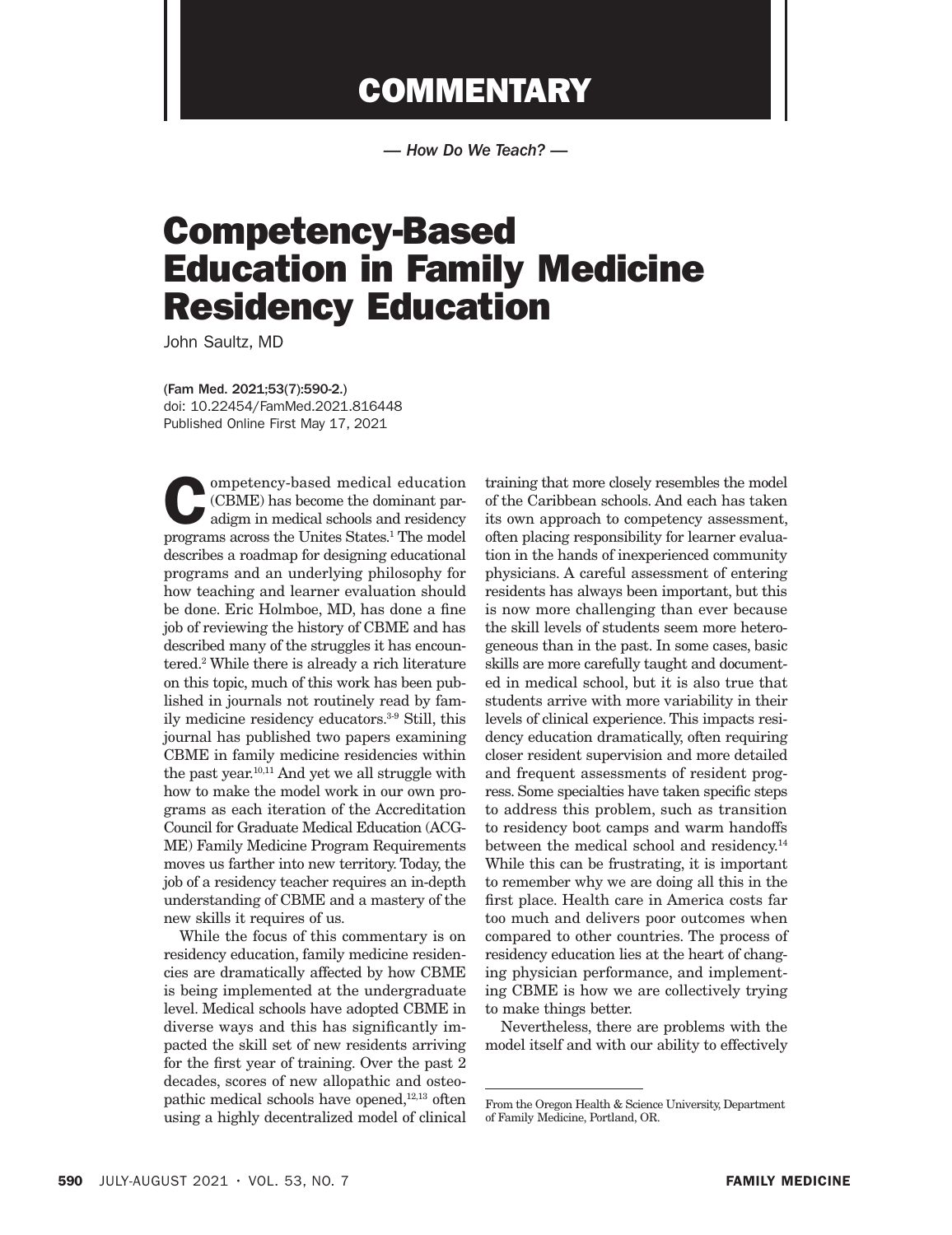implement it in our daily work. The underlying problems with the model include:

- 1. It is highly dependent on the skills of faculty members to accurately assess learners at the granular level of each residency competency. This, in turn, depends on both the training of the faculty and on the time they have available for this work.
- 2. It tends to assume that a resident who has achieved every required competency will be both qualified and confident to enter community practice. There is not yet conclusive evidence that this is the case, particularly in a field as broad as family medicine. Our discipline requires astonishing breadth of training compared to narrower fields and it only follows that both competence and confidence are harder to attain and document. Importantly, competence and confidence are not the same thing, and both are essential if we want graduates to conquer their fear of practicing in isolated, low-resource settings. We share this problem with other generalist fields like general surgery and emergency medicine.
- 3. CBME was introduced to improve the quality and safety of medical practice, but quality and safety are not solely attributes of physician competency. Competent physicians working in dysfunctional systems of care may not be sufficient to deliver measurable system improvement. Certainly, this is why we have a competency domain for systems-based practice, but if the past 20 years have taught us anything, it has shown that physicians no longer control the systems in which we work. This raises the very real question of whether the desired outcomes of CBME can be achieved.
- 4. CBME requires us to agree what a competent family physician should be trained to do, and our discipline has struggled to come to agreement about this for over 50 years.

In addition to these and other problems with the model itself, there are real problems with its implementation in family medicine residencies. Consider the following:

1. A majority of family medicine programs are in community hospital settings, often where they are the only residency program. Much can be learned about CBME across medical specialties, but these interdisciplinary experiences are less available in family medicine than in any other discipline.

- 2. While the accurate and reproducible assessment of family medicine resident competency is a challenge for full-time faculty, developing these new faculty skills is even harder when the assessment is done by practicing community physicians. Family medicine residents still work extensively on rotations with physicians in other specialties, and helping such preceptors to develop skills in competency assessment is a huge challenge.
- 3. CBME places an enormous responsibility on the faculty who conduct competency assessments, and there are at least three reasons to worry about our ability to pull this off. First, competency assessment appears to be much more time consuming than traditional documentation of rotation completion or procedures performed. But faculty have less time today than in the past, and recent changes to the AC-GME common program requirements are likely to worsen this problem.15 Second, we need a system to accurately assess faculty competency to perform these assessments and such a system does not yet exist. Third, and perhaps most important, there are real conflicts of interest built into the assessment process. The COVID-19 pandemic has clearly demonstrated that the United States desperately needs physicians on the front lines. So the financial and political pressure to get new physicians out the door is substantial. In a worst-case scenario, we risk lowering our educational standards in the interest of expediency even as we try to raise the bar.

CBME is clearly here to stay. As a result, we face a substantial faculty development challenge; all of us should take this very seriously. The first step must be to reexamine the core competencies of family medicine and define the common characteristics we will expect in all future family physicians, and then, we must hold residencies accountable for producing such physicians. CBME was adopted to make health care safer, but it is far from clear that it can accomplish this without much more fundamental change in how health care is funded and delivered in America. It is not a panacea. In fact, it is a complex model that requires fundamental change in how we do the ongoing work of training family physicians. We can complain about this, or we can embrace the challenge of proving whether or not it actually works in the real world. Most of graduate medical education takes place in large